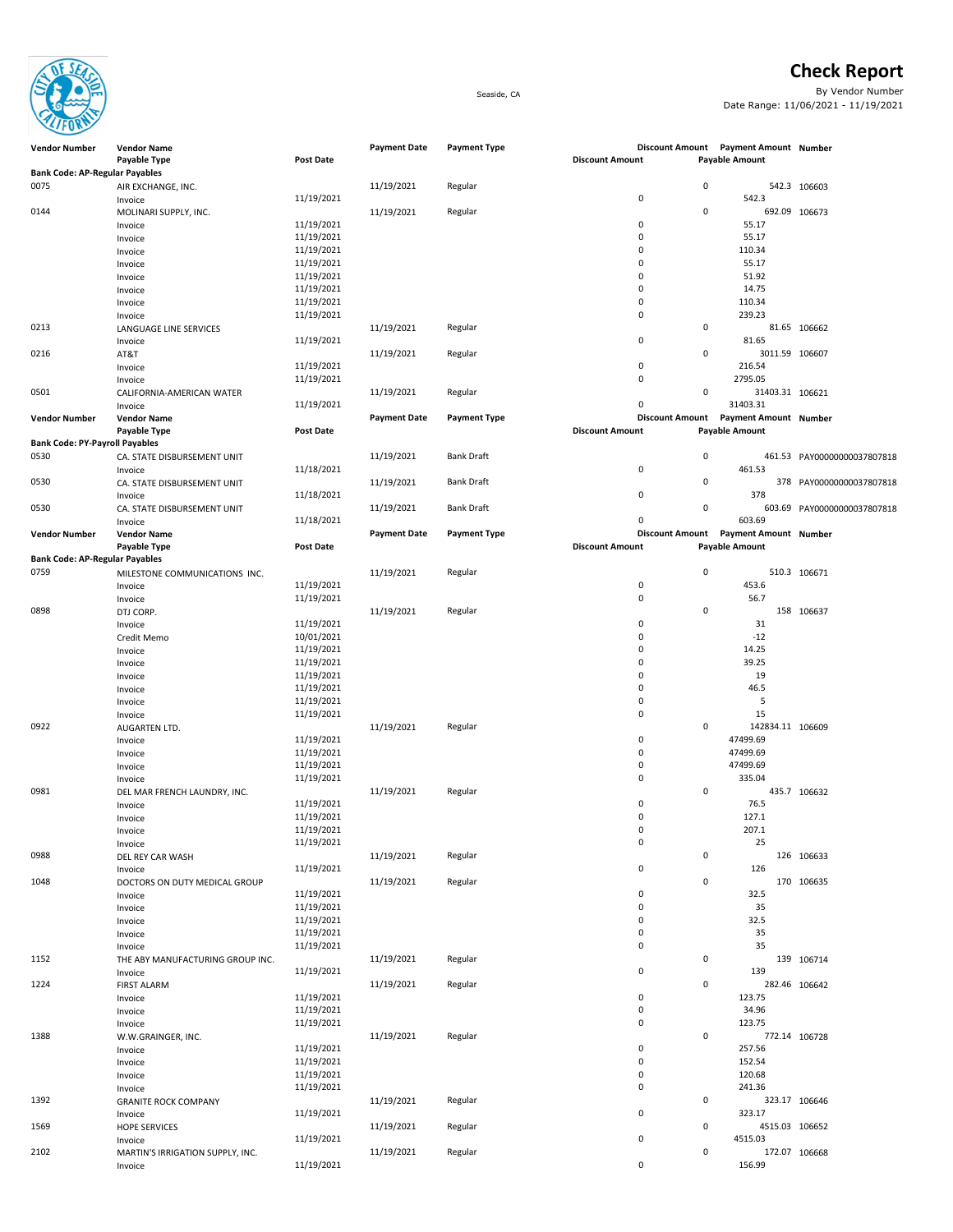|                                       | Invoice                                    | 11/19/2021       |                     |                     | 0                      | 15.08                                                          |                      |
|---------------------------------------|--------------------------------------------|------------------|---------------------|---------------------|------------------------|----------------------------------------------------------------|----------------------|
| <b>Vendor Number</b>                  | <b>Vendor Name</b>                         |                  | <b>Payment Date</b> | <b>Payment Type</b> |                        | Discount Amount  Payment Amount  Number                        |                      |
|                                       | Payable Type                               | <b>Post Date</b> |                     |                     | <b>Discount Amount</b> | <b>Payable Amount</b>                                          |                      |
| 2186                                  | <b>MISSION UNIFORM SERVICE</b>             |                  | 11/19/2021          | Regular             |                        | 0<br>1481.31 106672                                            |                      |
|                                       |                                            | 11/19/2021       |                     |                     | 0                      | 445.62                                                         |                      |
|                                       | Invoice                                    |                  |                     |                     |                        |                                                                |                      |
|                                       | Invoice                                    | 11/19/2021       |                     |                     | 0                      | 109.05                                                         |                      |
|                                       | Invoice                                    | 11/19/2021       |                     |                     | 0                      | 77.11                                                          |                      |
|                                       | Invoice                                    | 11/19/2021       |                     |                     | 0                      | 108.43                                                         |                      |
|                                       | Invoice                                    | 11/19/2021       |                     |                     | 0                      | 471.62                                                         |                      |
|                                       | Invoice                                    | 11/19/2021       |                     |                     | 0                      | 161.05                                                         |                      |
|                                       |                                            |                  |                     |                     | 0                      | 108.43                                                         |                      |
|                                       | Invoice                                    | 11/19/2021       |                     |                     |                        |                                                                |                      |
| 2205                                  | MONTEREY CO. CONVENTION & VISITOR'S BUREAU |                  | 11/19/2021          | Regular             |                        | 0<br>18902.07 106679                                           |                      |
|                                       | Invoice                                    | 11/19/2021       |                     |                     | 0                      | 18902.07                                                       |                      |
| 2223                                  | MONTEREY BAY ENGINEERS, INC.               |                  | 11/19/2021          | Regular             |                        | 0                                                              | 635 106676           |
|                                       | Invoice                                    | 11/19/2021       |                     |                     | 0                      | 635                                                            |                      |
| 2236                                  |                                            |                  | 11/19/2021          | Regular             |                        | 0<br>1478.87 106669                                            |                      |
|                                       | MBS BUSINESS SYSTEMS                       |                  |                     |                     | 0                      |                                                                |                      |
|                                       | Invoice                                    | 11/19/2021       |                     |                     |                        | 216.05                                                         |                      |
|                                       | Invoice                                    | 11/19/2021       |                     |                     | 0                      | 412.82                                                         |                      |
|                                       | Invoice                                    | 11/19/2021       |                     |                     | 0                      | 850                                                            |                      |
| 2238                                  | MONTEREY BAY PEST CONTROL                  |                  | 11/19/2021          | Regular             |                        | 0                                                              | 527 106678           |
|                                       | Invoice                                    | 11/19/2021       |                     |                     | 0                      | 90                                                             |                      |
|                                       |                                            | 11/19/2021       |                     |                     | 0                      | 60                                                             |                      |
|                                       | Invoice                                    |                  |                     |                     |                        |                                                                |                      |
|                                       | Invoice                                    | 11/19/2021       |                     |                     | 0                      | 90                                                             |                      |
|                                       | Invoice                                    | 11/19/2021       |                     |                     | 0                      | 62                                                             |                      |
|                                       | Invoice                                    | 11/19/2021       |                     |                     | 0                      | 60                                                             |                      |
|                                       | Invoice                                    | 11/19/2021       |                     |                     | 0                      | 100                                                            |                      |
|                                       |                                            | 11/19/2021       |                     |                     | 0                      | 65                                                             |                      |
|                                       | Invoice                                    |                  |                     |                     |                        |                                                                |                      |
| 2294                                  | MONTEREY CO. SHERIFF-CORONER               |                  | 11/19/2021          | Regular             |                        | 0<br>23814.92 106680                                           |                      |
|                                       | Invoice                                    | 11/19/2021       |                     |                     | 0                      | 23814.92                                                       |                      |
| 2300                                  | MONTEREY COUNTY TAX COLLECTOR              |                  | 11/19/2021          | Regular             |                        | 0<br>8045.66 106681                                            |                      |
|                                       | Invoice                                    | 11/19/2021       |                     |                     | 0                      | 8045.66                                                        |                      |
| 2328                                  | <b>WALLACE GROUP</b>                       |                  | 11/19/2021          | Regular             |                        | 0<br>7402.5 106729                                             |                      |
|                                       |                                            | 11/19/2021       |                     |                     |                        |                                                                |                      |
|                                       | Invoice                                    |                  |                     |                     | 0                      | 185                                                            |                      |
|                                       | Invoice                                    | 11/19/2021       |                     |                     | 0                      | 7217.5                                                         |                      |
| 2338                                  | MONTEREY PENINSULA WATER MGMT DISTRICT     |                  | 11/19/2021          | Regular             |                        | 0<br>6320.82 106683                                            |                      |
|                                       | Invoice                                    | 11/19/2021       |                     |                     | 0                      | 6320.82                                                        |                      |
| 2342                                  | MONTEREY REGIONAL WASTE                    |                  | 11/19/2021          | Regular             |                        | 0<br>450.45 106684                                             |                      |
|                                       |                                            |                  |                     |                     | 0                      |                                                                |                      |
|                                       | Invoice                                    | 11/19/2021       |                     |                     |                        | 450.45                                                         |                      |
| 2347                                  | MONTEREY SANITARY SUPPLY                   |                  | 11/19/2021          | Regular             |                        | 0<br>241.33 106685                                             |                      |
|                                       | Invoice                                    | 11/19/2021       |                     |                     | 0                      | 241.33                                                         |                      |
| 2351                                  | <b>HICKS &amp; HORNELL</b>                 |                  | 11/19/2021          | Regular             |                        | 0<br>3509.66 106651                                            |                      |
|                                       | Invoice                                    | 11/19/2021       |                     |                     | 0                      | 3483.93                                                        |                      |
|                                       |                                            | 11/19/2021       |                     |                     | 0                      | 25.73                                                          |                      |
|                                       | Invoice                                    |                  |                     |                     |                        |                                                                |                      |
| 2652                                  | PACIFIC GAS & ELECTRIC                     |                  | 11/19/2021          | Regular             |                        | 0<br>454.59 106690                                             |                      |
|                                       | Invoice                                    | 11/19/2021       |                     |                     | $\mathbf 0$            | 454.59                                                         |                      |
|                                       |                                            |                  |                     |                     |                        |                                                                |                      |
| 2663                                  |                                            |                  |                     | Regular             |                        | 0                                                              |                      |
|                                       | PACIFIC SMOG                               |                  | 11/19/2021          |                     |                        | 44.75 106691                                                   |                      |
|                                       | Invoice                                    | 11/19/2021       |                     |                     | $\mathbf 0$            | 44.75                                                          |                      |
| 2746                                  | PENINSULA POOL SERVICE & SUPPLY INC.       |                  | 11/19/2021          | Regular             |                        | 0                                                              | 89.85 106695         |
|                                       | Invoice                                    | 11/19/2021       |                     |                     | $\mathbf 0$            | 89.85                                                          |                      |
| 2752                                  | PENINSULA WELDING & MEDICAL SUPPLY, INC.   |                  | 11/19/2021          | Regular             |                        | 0                                                              | 25.8 106696          |
|                                       | Invoice                                    | 11/19/2021       |                     |                     | 0                      | 25.8                                                           |                      |
|                                       |                                            |                  |                     |                     |                        | <b>Payment Amount Number</b>                                   |                      |
| <b>Vendor Number</b>                  | <b>Vendor Name</b>                         |                  | <b>Payment Date</b> | <b>Payment Type</b> | <b>Discount Amount</b> |                                                                |                      |
|                                       | Payable Type                               | <b>Post Date</b> |                     |                     | <b>Discount Amount</b> | <b>Payable Amount</b>                                          |                      |
| 2849                                  | PREMIUM AUTO PARTS                         |                  | 11/19/2021          | Regular             |                        | $\mathbf 0$<br>681.46 106699                                   |                      |
|                                       | Invoice                                    | 11/19/2021       |                     |                     | 0                      | 36.73                                                          |                      |
|                                       | Invoice                                    | 11/19/2021       |                     |                     | 0                      | 30.73                                                          |                      |
|                                       | Invoice                                    | 11/19/2021       |                     |                     | 0                      | 50.33                                                          |                      |
|                                       |                                            |                  |                     |                     | 0                      |                                                                |                      |
|                                       | Invoice                                    | 11/19/2021       |                     |                     |                        | 194.41                                                         |                      |
|                                       | Invoice                                    | 11/19/2021       |                     |                     | 0                      | 211.93                                                         |                      |
|                                       | Invoice                                    | 11/19/2021       |                     |                     | 0                      | 100.86                                                         |                      |
|                                       | Invoice                                    | 11/19/2021       |                     |                     | 0                      | 3.61                                                           |                      |
|                                       | Invoice                                    | 11/19/2021       |                     |                     | 0                      | 22.27                                                          |                      |
|                                       |                                            | 11/19/2021       |                     |                     | 0                      | 18.58                                                          |                      |
|                                       | Invoice                                    |                  |                     |                     |                        |                                                                |                      |
|                                       | Invoice                                    | 11/19/2021       |                     |                     | 0                      | 12.01                                                          |                      |
| <b>Vendor Number</b>                  | <b>Vendor Name</b>                         |                  | <b>Payment Date</b> | <b>Payment Type</b> |                        | Discount Amount Payment Amount Number                          |                      |
|                                       | Payable Type                               | <b>Post Date</b> |                     |                     | <b>Discount Amount</b> | <b>Payable Amount</b>                                          |                      |
| <b>Bank Code: PY-Payroll Payables</b> |                                            |                  |                     |                     |                        |                                                                |                      |
|                                       |                                            |                  |                     | <b>Bank Draft</b>   |                        | 0                                                              |                      |
| 2877                                  | PUBLIC EMPLOYEES' RETIREMENT SYSTEM        |                  | 11/12/2021          |                     |                        |                                                                | -52.67 1001967437    |
|                                       | Credit Memo                                | 10/21/2021       |                     |                     | 0                      | $-52.67$                                                       |                      |
| 2877                                  | PUBLIC EMPLOYEES' RETIREMENT SYSTEM        |                  | 11/12/2021          | <b>Bank Draft</b>   |                        | 0                                                              | 0.38 1001967437      |
|                                       | Debit Memo                                 | 10/21/2021       |                     |                     | 0                      | 0.38                                                           |                      |
| 2877                                  | PUBLIC EMPLOYEES' RETIREMENT SYSTEM        |                  | 11/12/2021          | Bank Draft          |                        | 0                                                              | 0.22 1001967437      |
|                                       |                                            | 10/21/2021       |                     |                     | 0                      | 0.22                                                           |                      |
|                                       | Debit Memo                                 |                  |                     |                     |                        |                                                                |                      |
| 2877                                  | PUBLIC EMPLOYEES' RETIREMENT SYSTEM        |                  | 11/12/2021          | <b>Bank Draft</b>   |                        | 0                                                              | 128413.97 1001967437 |
|                                       | Invoice                                    | 10/21/2021       |                     |                     | 0                      | 128413.97                                                      |                      |
| 2877                                  | PUBLIC EMPLOYEES' RETIREMENT SYSTEM        |                  | 11/12/2021          | Bank Draft          |                        | 0                                                              | -70.36 1001967437    |
|                                       | Credit Memo                                | 10/21/2021       |                     |                     | 0                      | $-70.36$                                                       |                      |
|                                       |                                            |                  |                     |                     |                        | 0                                                              |                      |
| 2877                                  | PUBLIC EMPLOYEES' RETIREMENT SYSTEM        |                  | 11/12/2021          | Bank Draft          |                        |                                                                | 12.98 1001967437     |
|                                       | Debit Memo                                 | 10/21/2021       |                     |                     | 0                      | 12.98                                                          |                      |
| <b>Vendor Number</b>                  | <b>Vendor Name</b>                         |                  | <b>Payment Date</b> | <b>Payment Type</b> | <b>Discount Amount</b> | <b>Payment Amount Number</b>                                   |                      |
|                                       | Payable Type                               | <b>Post Date</b> |                     |                     | <b>Discount Amount</b> | <b>Payable Amount</b>                                          |                      |
| <b>Bank Code: AP-Regular Payables</b> |                                            |                  |                     |                     |                        |                                                                |                      |
| 2888                                  |                                            |                  |                     |                     |                        | 0                                                              |                      |
|                                       | PURE H20 INC.                              |                  | 11/19/2021          | Regular             |                        |                                                                | 65.54 106700         |
|                                       | Invoice                                    | 11/19/2021       |                     |                     | 0                      | 65.54                                                          |                      |
| Vendor Number                         | <b>Vendor Name</b><br>Payable Type         | <b>Post Date</b> | <b>Payment Date</b> | <b>Payment Type</b> | <b>Discount Amount</b> | Discount Amount Payment Amount Number<br><b>Payable Amount</b> |                      |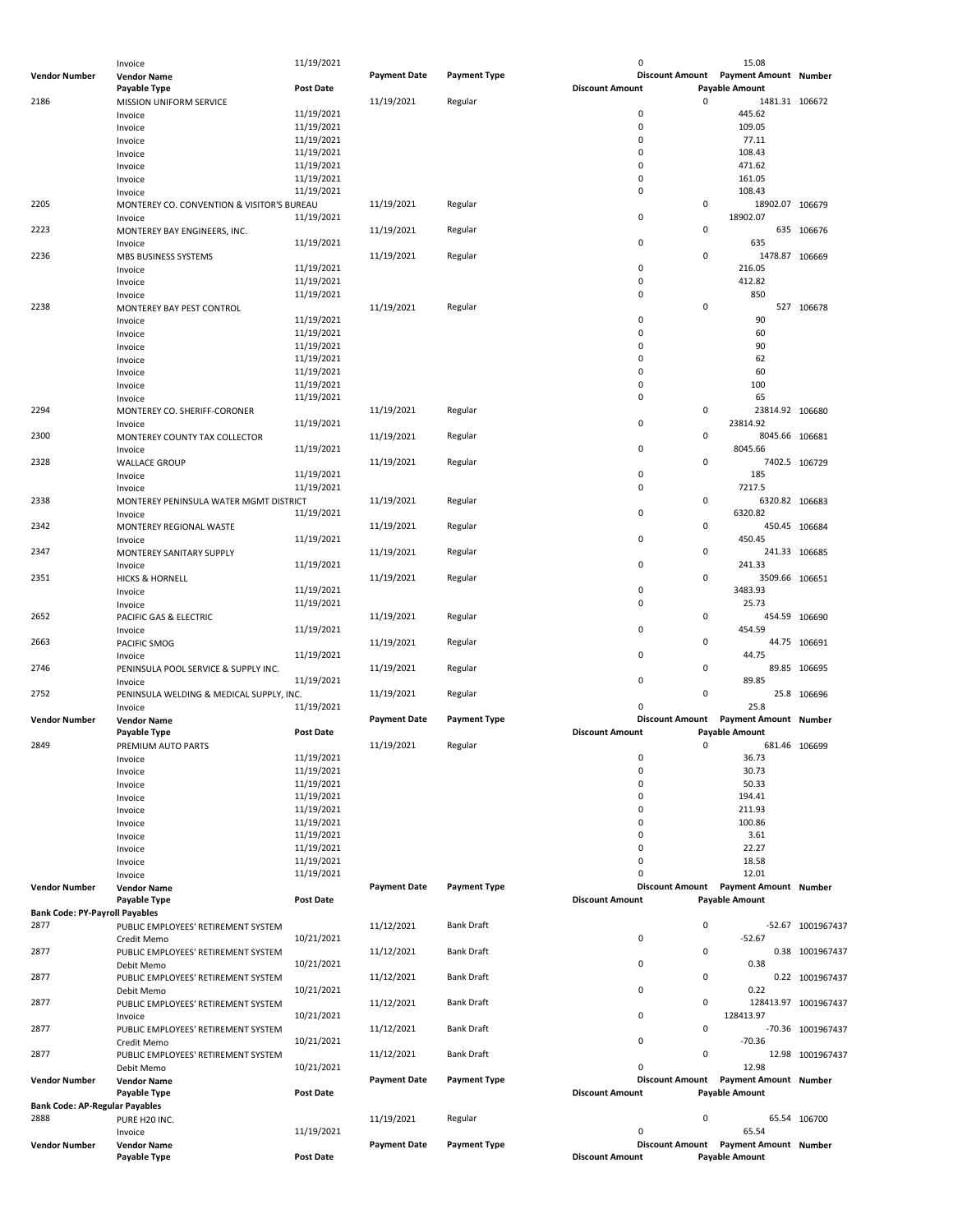| <b>Bank Code: PY-Payroll Payables</b> |                                 |                  |                     |                     |                        |                                       |                     |
|---------------------------------------|---------------------------------|------------------|---------------------|---------------------|------------------------|---------------------------------------|---------------------|
| 3138                                  | SEASIDE EMPLOYEES ASSN          |                  | 11/19/2021          | <b>Bank Draft</b>   |                        | 0                                     | 190 efe45648db      |
|                                       | Invoice                         | 11/04/2021       |                     |                     | 0                      | 190                                   |                     |
| 3138                                  | SEASIDE EMPLOYEES ASSN          |                  | 11/19/2021          | <b>Bank Draft</b>   |                        | 0                                     | 185 efe45648db      |
|                                       | Invoice                         | 11/18/2021       |                     |                     | 0                      | 185                                   |                     |
| 3153                                  |                                 |                  | 11/19/2021          | <b>Bank Draft</b>   |                        | 0                                     | 15 efe45648db       |
|                                       | SEASIDE MANAGEMENT ASSN         |                  |                     |                     | 0                      | 15                                    |                     |
|                                       | Invoice                         | 11/18/2021       |                     |                     |                        |                                       |                     |
| 3153                                  | SEASIDE MANAGEMENT ASSN         |                  | 11/19/2021          | <b>Bank Draft</b>   |                        | 0                                     | 15 efe45648db       |
|                                       | Invoice                         | 11/04/2021       |                     |                     | 0                      | 15                                    |                     |
| <b>Vendor Number</b>                  | <b>Vendor Name</b>              |                  | <b>Payment Date</b> | <b>Payment Type</b> | <b>Discount Amount</b> | Payment Amount Number                 |                     |
|                                       | Payable Type                    | <b>Post Date</b> |                     |                     | <b>Discount Amount</b> | <b>Payable Amount</b>                 |                     |
| <b>Bank Code: AP-Regular Payables</b> |                                 |                  |                     |                     |                        |                                       |                     |
| 3154                                  | GREEN VALLEY LANSCAPE INC.      |                  | 11/19/2021          | Regular             |                        | 0                                     | 61.26 106648        |
|                                       | Invoice                         | 11/19/2021       |                     |                     | $\pmb{0}$              | 61.19                                 |                     |
|                                       | Invoice                         | 11/19/2021       |                     |                     | 0                      | 0.07                                  |                     |
| 3211                                  | SHERWIN-WILLIAMS CO.            |                  | 11/19/2021          | Regular             |                        | 0                                     | 93.73 106709        |
|                                       | Invoice                         | 11/19/2021       |                     |                     | 0                      | 93.73                                 |                     |
| 3307                                  | SAME DAY SHRED                  |                  | 11/19/2021          | Regular             |                        | 0                                     | 45 106704           |
|                                       | Invoice                         | 11/19/2021       |                     |                     | 0                      | 45                                    |                     |
| 3319                                  | STAPLES ADVANTAGE               |                  | 11/19/2021          | Regular             |                        | 0                                     | 733.07 106711       |
|                                       |                                 | 11/19/2021       |                     |                     | 0                      | 133.22                                |                     |
|                                       | Invoice                         |                  |                     |                     | 0                      |                                       |                     |
|                                       | Invoice                         | 11/19/2021       |                     |                     |                        | 98.73                                 |                     |
|                                       | Invoice                         | 11/19/2021       |                     |                     | 0                      | 345.38                                |                     |
|                                       | Credit Memo                     | 11/19/2021       |                     |                     | 0                      | $-54.61$                              |                     |
|                                       | Invoice                         | 11/19/2021       |                     |                     | 0                      | 114.16                                |                     |
|                                       | Invoice                         | 11/19/2021       |                     |                     | 0                      | 55.79                                 |                     |
|                                       | Invoice                         | 11/19/2021       |                     |                     | 0                      | 40.4                                  |                     |
| 3574                                  | U.S. BANK-CALCARD               |                  | 11/19/2021          | Regular             |                        | 0<br>47219.98 106718                  |                     |
|                                       | Invoice                         | 10/22/2021       |                     |                     | 0                      | 47219.98                              |                     |
| 3785                                  | ZAP MANUFACTURING INC.          |                  | 11/19/2021          | Regular             |                        | 0                                     | 588.48 106735       |
|                                       | Invoice                         | 11/19/2021       |                     |                     | 0                      | 588.48                                |                     |
| 3786                                  | COPWARE, INC.                   |                  | 11/19/2021          | Regular             |                        | 0                                     | 395 106629          |
|                                       |                                 | 11/19/2021       |                     |                     | 0                      | 395                                   |                     |
|                                       | Invoice                         |                  |                     |                     |                        |                                       |                     |
| 3883                                  | FELIPE DE JESUS OLVERA          |                  | 11/19/2021          | Regular             |                        | 0                                     | 7650 106641         |
|                                       | Invoice                         | 11/19/2021       |                     |                     | $\pmb{0}$              | 2200                                  |                     |
|                                       | Invoice                         | 11/19/2021       |                     |                     | 0                      | 5450                                  |                     |
| 3996                                  | <b>KEVIN LAIRSON</b>            |                  | 11/19/2021          | Regular             |                        | 0                                     | 375.19 106658       |
|                                       | Invoice                         | 11/19/2021       |                     |                     | 0                      | 375.19                                |                     |
| 4106                                  | BAY REPROGRAPHIC & SUPPLY, INC. |                  | 11/19/2021          | Regular             |                        | 0                                     | 921.74 106611       |
|                                       | Invoice                         | 11/19/2021       |                     |                     | 0                      | 484.41                                |                     |
|                                       | Invoice                         | 11/19/2021       |                     |                     | 0                      | 437.33                                |                     |
| 4422                                  | STOMMEL INC.                    |                  | 11/19/2021          | Regular             |                        | 0                                     | 515.64 106713       |
|                                       | Invoice                         | 11/19/2021       |                     |                     | 0                      | 515.64                                |                     |
| 4425                                  | MONTEREY AUTO SUPPLY, INC.      |                  | 11/19/2021          | Regular             |                        | 0                                     | 580.75 106674       |
|                                       |                                 | 11/19/2021       |                     |                     | 0                      | 6.53                                  |                     |
|                                       | Invoice                         |                  |                     |                     |                        |                                       |                     |
|                                       | Invoice                         | 11/19/2021       |                     |                     | 0                      | 22.9                                  |                     |
|                                       | Invoice                         | 11/19/2021       |                     |                     | 0                      | 17.33                                 |                     |
|                                       | Invoice                         | 11/19/2021       |                     |                     | 0                      | 268.29                                |                     |
|                                       | Invoice                         | 11/19/2021       |                     |                     | 0                      | 8.46                                  |                     |
|                                       | Credit Memo                     | 10/26/2021       |                     |                     | 0                      | $-268.29$                             |                     |
|                                       | Invoice                         | 11/19/2021       |                     |                     | 0                      | 148.68                                |                     |
|                                       | Invoice                         | 11/19/2021       |                     |                     | $\mathbf 0$            | 16.23                                 |                     |
|                                       | Credit Memo                     | 11/19/2021       |                     |                     | 0                      | $-67.74$                              |                     |
|                                       | Invoice                         | 11/19/2021       |                     |                     | $\mathbf 0$            | 289.51                                |                     |
|                                       |                                 | 11/19/2021       |                     |                     | 0                      | 7.99                                  |                     |
|                                       | Invoice                         | 11/19/2021       |                     |                     | $\pmb{0}$              |                                       |                     |
|                                       | Invoice                         |                  |                     |                     |                        | 76.56                                 |                     |
|                                       | Invoice                         | 11/19/2021       |                     |                     | 0                      | 34.65                                 |                     |
|                                       | Invoice                         | 11/19/2021       |                     |                     | 0                      | 19.65                                 |                     |
| 4560                                  | <b>LAUREL CONTE</b>             |                  | 11/19/2021          | Regular             |                        | 0<br>30615.27 106664                  |                     |
|                                       | Invoice                         | 11/19/2021       |                     |                     | 0                      | 2655.27                               |                     |
|                                       | Invoice                         | 11/19/2021       |                     |                     | 0                      | 27960                                 |                     |
| <b>Vendor Number</b>                  | <b>Vendor Name</b>              |                  | <b>Payment Date</b> | <b>Payment Type</b> |                        | Discount Amount Payment Amount Number |                     |
|                                       | Payable Type                    | Post Date        |                     |                     | <b>Discount Amount</b> | <b>Payable Amount</b>                 |                     |
| 4628                                  | U.S. BANK                       |                  | 11/19/2021          | Regular             |                        | 0                                     | 3500 106716         |
|                                       | Invoice                         | 11/19/2021       |                     |                     | 0                      | 1750                                  |                     |
|                                       | Invoice                         | 11/19/2021       |                     |                     | $\mathbf 0$            | 1750                                  |                     |
| 4896                                  | DEPARTMENT OF JUSTICE           |                  | 11/19/2021          | Regular             |                        | 0                                     | 198 106634          |
|                                       |                                 | 11/19/2021       |                     |                     | 0                      | 198                                   |                     |
|                                       | Invoice                         |                  | <b>Payment Date</b> | <b>Payment Type</b> |                        | Discount Amount Payment Amount Number |                     |
| <b>Vendor Number</b>                  | <b>Vendor Name</b>              |                  |                     |                     |                        |                                       |                     |
|                                       | Payable Type                    | Post Date        |                     |                     | <b>Discount Amount</b> | <b>Payable Amount</b>                 |                     |
| <b>Bank Code: PY-Payroll Payables</b> |                                 |                  |                     |                     |                        |                                       |                     |
| 4920                                  | ICMA RETIREMENT TRUST-457       |                  | 11/08/2021          | <b>Bank Draft</b>   |                        | 0                                     | 41775.06 DFT0005146 |
|                                       | Invoice                         | 11/04/2021       |                     |                     | 0                      | 41775.06                              |                     |
| 4920                                  | ICMA RETIREMENT TRUST-457       |                  | 11/19/2021          | <b>Bank Draft</b>   |                        | 0                                     | 33775.81 fa74a3a8ca |
|                                       | Invoice                         | 11/18/2021       |                     |                     | 0                      | 33775.81                              |                     |
| <b>Vendor Number</b>                  | <b>Vendor Name</b>              |                  | <b>Payment Date</b> | <b>Payment Type</b> | <b>Discount Amount</b> | <b>Payment Amount Number</b>          |                     |
|                                       | Payable Type                    | Post Date        |                     |                     | <b>Discount Amount</b> | <b>Payable Amount</b>                 |                     |
| <b>Bank Code: AP-Regular Payables</b> |                                 |                  |                     |                     |                        |                                       |                     |
| 4970                                  | <b>WHITSON ENGINEERS</b>        |                  | 11/19/2021          | Regular             |                        | 0                                     | 552.75 106732       |
|                                       |                                 | 11/19/2021       |                     |                     | 0                      | 552.75                                |                     |
|                                       | Invoice                         |                  |                     |                     |                        |                                       |                     |
| 4970                                  | <b>WHITSON ENGINEERS</b>        |                  | 11/19/2021          | Regular             |                        | 0                                     | 1837.88 106733      |
|                                       | Invoice                         | 11/19/2021       |                     |                     | 0                      | 1837.88                               |                     |
| <b>Vendor Number</b>                  | <b>Vendor Name</b>              |                  | <b>Payment Date</b> | <b>Payment Type</b> |                        | Discount Amount Payment Amount Number |                     |
|                                       | Payable Type                    | Post Date        |                     |                     | <b>Discount Amount</b> | <b>Payable Amount</b>                 |                     |
| <b>Bank Code: PY-Payroll Payables</b> |                                 |                  |                     |                     |                        |                                       |                     |
| 5144                                  | STATE OF CALIFORNIA             |                  | 11/19/2021          | <b>Bank Draft</b>   |                        | 0                                     | 0.13 0-951-812-192  |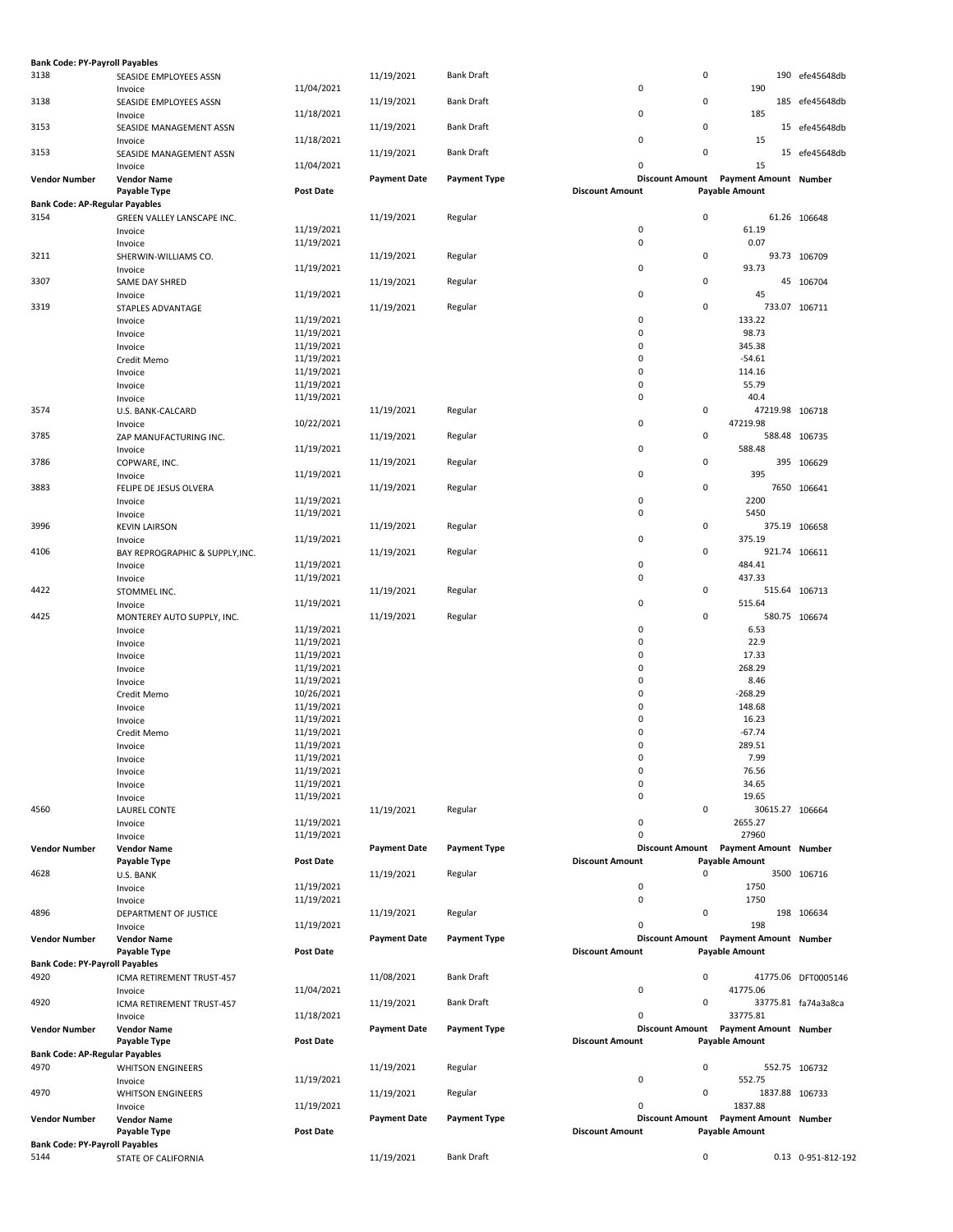|                                       | Invoice                                  | 11/18/2021       |                     |                     | 0                      |                        | 0.13                                  |                          |
|---------------------------------------|------------------------------------------|------------------|---------------------|---------------------|------------------------|------------------------|---------------------------------------|--------------------------|
| 5144                                  | STATE OF CALIFORNIA                      |                  | 11/19/2021          | <b>Bank Draft</b>   |                        | 0                      |                                       | 27479.92 0-951-812-192   |
|                                       | Invoice                                  | 11/18/2021       |                     |                     | 0                      |                        | 27479.92                              |                          |
|                                       |                                          |                  |                     |                     |                        |                        | Discount Amount Payment Amount Number |                          |
| <b>Vendor Number</b>                  | <b>Vendor Name</b>                       |                  | <b>Payment Date</b> | <b>Payment Type</b> |                        |                        |                                       |                          |
|                                       | Payable Type                             | <b>Post Date</b> |                     |                     | <b>Discount Amount</b> |                        | <b>Payable Amount</b>                 |                          |
| <b>Bank Code: AP-Regular Payables</b> |                                          |                  |                     |                     |                        |                        |                                       |                          |
| 5198                                  | <b>GOLDEN STATE PORTABLES</b>            |                  | 11/19/2021          | Regular             |                        | $\mathbf 0$            | 2296.36 106644                        |                          |
|                                       | Invoice                                  | 11/19/2021       |                     |                     | $\pmb{0}$              |                        | 2166                                  |                          |
|                                       | Invoice                                  | 11/19/2021       |                     |                     | 0                      |                        | 130.36                                |                          |
| 5239                                  |                                          |                  |                     |                     |                        | $\mathbf 0$            |                                       |                          |
|                                       | URBAN LUMBERJACKS, INC.                  |                  | 11/19/2021          | Regular             |                        |                        |                                       | 1800 106720              |
|                                       | Invoice                                  | 11/19/2021       |                     |                     | 0                      |                        | 1800                                  |                          |
| <b>Vendor Number</b>                  | <b>Vendor Name</b>                       |                  | <b>Payment Date</b> | <b>Payment Type</b> |                        | <b>Discount Amount</b> | Payment Amount Number                 |                          |
|                                       | <b>Payable Type</b>                      | <b>Post Date</b> |                     |                     | <b>Discount Amount</b> |                        | <b>Payable Amount</b>                 |                          |
|                                       |                                          |                  |                     |                     |                        |                        |                                       |                          |
| <b>Bank Code: PY-Payroll Payables</b> |                                          |                  |                     |                     |                        |                        |                                       |                          |
| 5264                                  | RABOBANK, N.A.                           |                  | 11/08/2021          | <b>Bank Draft</b>   |                        | $\mathsf 0$            |                                       | 8.76 270171201547069     |
|                                       | Invoice                                  | 11/05/2021       |                     |                     | 0                      |                        | 8.76                                  |                          |
| 5264                                  |                                          |                  | 11/08/2021          | <b>Bank Draft</b>   |                        | $\mathsf 0$            |                                       | 17.22 270171201547069    |
|                                       | RABOBANK, N.A.                           |                  |                     |                     |                        |                        |                                       |                          |
|                                       | Invoice                                  | 11/05/2021       |                     |                     | 0                      |                        | 17.22                                 |                          |
| 5264                                  | RABOBANK, N.A.                           |                  | 11/19/2021          | <b>Bank Draft</b>   |                        | $\mathsf 0$            |                                       | 70335.22 270172374611400 |
|                                       | Invoice                                  | 11/18/2021       |                     |                     | 0                      |                        | 70335.22                              |                          |
| 5264                                  |                                          |                  |                     | <b>Bank Draft</b>   |                        | $\mathsf 0$            |                                       |                          |
|                                       | RABOBANK, N.A.                           |                  | 11/19/2021          |                     |                        |                        |                                       | 18833.36 270172374611400 |
|                                       | Invoice                                  | 11/18/2021       |                     |                     | 0                      |                        | 18833.36                              |                          |
| 5264                                  | RABOBANK, N.A.                           |                  | 11/19/2021          | <b>Bank Draft</b>   |                        | $\mathsf 0$            |                                       | 0.38 270172374611400     |
|                                       | Invoice                                  | 11/18/2021       |                     |                     | 0                      |                        | 0.38                                  |                          |
|                                       |                                          |                  |                     |                     |                        | $\mathsf 0$            |                                       |                          |
| 5266                                  | INTL ASSOC OF FIREFIGHTER                |                  | 11/19/2021          | <b>Bank Draft</b>   |                        |                        |                                       | 1200 efe45648db          |
|                                       | Invoice                                  | 11/18/2021       |                     |                     | 0                      |                        | 1200                                  |                          |
| 5266                                  | INTL ASSOC OF FIREFIGHTER                |                  | 11/19/2021          | <b>Bank Draft</b>   |                        | $\mathsf 0$            |                                       | 1200 efe45648db          |
|                                       | Invoice                                  | 11/04/2021       |                     |                     | $\mathbf 0$            |                        | 1200                                  |                          |
|                                       |                                          |                  |                     |                     |                        |                        |                                       |                          |
| 5267                                  | <b>SEASIDE POLICE</b>                    |                  | 11/19/2021          | <b>Bank Draft</b>   |                        | $\mathsf 0$            |                                       | 1839.2 efe45648db        |
|                                       | Invoice                                  | 11/04/2021       |                     |                     | $\mathbf 0$            |                        | 1839.2                                |                          |
| 5267                                  | <b>SEASIDE POLICE</b>                    |                  | 11/19/2021          | Bank Draft          |                        | $\mathsf 0$            |                                       | 1839.2 efe45648db        |
|                                       |                                          |                  |                     |                     | 0                      |                        | 1839.2                                |                          |
|                                       | Invoice                                  | 11/18/2021       |                     |                     |                        |                        |                                       |                          |
| 5462                                  | LABORERS NATIONAL PENSION                |                  | 11/19/2021          | <b>Bank Draft</b>   |                        | $\mathsf 0$            |                                       | 3168 FD0719              |
|                                       | Invoice                                  | 10/21/2021       |                     |                     | 0                      |                        | 3168                                  |                          |
| 5462                                  | LABORERS NATIONAL PENSION                |                  | 11/19/2021          | <b>Bank Draft</b>   |                        | $\mathsf 0$            |                                       | 288 FD0719               |
|                                       |                                          |                  |                     |                     |                        |                        |                                       |                          |
|                                       | Invoice                                  | 10/07/2021       |                     |                     | 0                      |                        | 288                                   |                          |
| 5462                                  | LABORERS NATIONAL PENSION                |                  | 11/19/2021          | <b>Bank Draft</b>   |                        | $\mathsf 0$            |                                       | 288 FD0719               |
|                                       | Invoice                                  | 10/21/2021       |                     |                     | $\mathbf 0$            |                        | 288                                   |                          |
|                                       |                                          |                  |                     |                     |                        |                        |                                       |                          |
| 5462                                  | LABORERS NATIONAL PENSION                |                  | 11/19/2021          | <b>Bank Draft</b>   |                        | $\mathsf 0$            |                                       | 3168 FD0719              |
|                                       | Invoice                                  | 10/07/2021       |                     |                     | 0                      |                        | 3168                                  |                          |
| 5539                                  | AFLAC                                    |                  | 11/12/2021          | <b>Bank Draft</b>   |                        | 0                      |                                       | 121.35 772746            |
|                                       |                                          | 10/21/2021       |                     |                     | 0                      |                        | 121.35                                |                          |
|                                       | Invoice                                  |                  |                     |                     |                        |                        |                                       |                          |
| 5539                                  | AFLAC                                    |                  | 11/12/2021          | <b>Bank Draft</b>   |                        | 0                      |                                       | 130.58 772746            |
|                                       | Invoice                                  | 10/07/2021       |                     |                     | $\mathbf 0$            |                        | 130.58                                |                          |
| 5539                                  | AFLAC                                    |                  | 11/12/2021          | <b>Bank Draft</b>   |                        | 0                      |                                       | 121.37 772746            |
|                                       |                                          |                  |                     |                     |                        |                        |                                       |                          |
|                                       | Invoice                                  | 10/07/2021       |                     |                     | $\mathbf 0$            |                        | 121.37                                |                          |
| 5539                                  | AFLAC                                    |                  | 11/12/2021          | Bank Draft          |                        | $\mathbf 0$            |                                       | 130.57 772746            |
|                                       | Invoice                                  | 10/21/2021       |                     |                     | $\Omega$               |                        | 130.57                                |                          |
|                                       |                                          |                  |                     |                     |                        |                        |                                       |                          |
| <b>Vendor Number</b>                  | <b>Vendor Name</b>                       |                  | <b>Payment Date</b> | <b>Payment Type</b> |                        | <b>Discount Amount</b> | Payment Amount Number                 |                          |
|                                       | Payable Type                             | <b>Post Date</b> |                     |                     | <b>Discount Amount</b> |                        | <b>Payable Amount</b>                 |                          |
| <b>Bank Code: AP-Regular Payables</b> |                                          |                  |                     |                     |                        |                        |                                       |                          |
| 5582                                  |                                          |                  | 11/19/2021          | Regular             |                        | $\mathbf 0$            |                                       | 39.99 106689             |
|                                       | O'REILLY AUTO PARTS                      |                  |                     |                     |                        |                        |                                       |                          |
|                                       | Invoice                                  | 11/19/2021       |                     |                     | $\mathbf 0$            |                        | 51.97                                 |                          |
|                                       | Credit Memo                              | 09/29/2021       |                     |                     | $\pmb{0}$              |                        | $-67.74$                              |                          |
|                                       |                                          | 11/19/2021       |                     |                     | 0                      |                        | 43.75                                 |                          |
|                                       | Invoice                                  |                  |                     |                     |                        |                        |                                       |                          |
|                                       | Invoice                                  | 11/19/2021       |                     |                     | 0                      |                        | 12.01                                 |                          |
| <b>Vendor Number</b>                  | <b>Vendor Name</b>                       |                  | <b>Payment Date</b> | <b>Payment Type</b> |                        |                        | Discount Amount Payment Amount Number |                          |
|                                       | Payable Type                             | <b>Post Date</b> |                     |                     | <b>Discount Amount</b> |                        | <b>Payable Amount</b>                 |                          |
| <b>Bank Code: PY-Payroll Payables</b> |                                          |                  |                     |                     |                        |                        |                                       |                          |
|                                       |                                          |                  |                     |                     |                        |                        |                                       |                          |
| 5705                                  | PUBLIC AGENCY RETIREMENT SERVICES        |                  | 11/19/2021          | Bank Draft          |                        | $\mathsf 0$            |                                       | 750 b74406e9ec           |
|                                       | Invoice                                  | 11/18/2021       |                     |                     | 0                      |                        | 750                                   |                          |
| 5705                                  | PUBLIC AGENCY RETIREMENT SERVICES        |                  | 11/19/2021          | <b>Bank Draft</b>   |                        | 0                      |                                       | 418.78 b74406e9ec        |
|                                       |                                          | 11/18/2021       |                     |                     | 0                      |                        | 418.78                                |                          |
|                                       | Invoice                                  |                  |                     |                     |                        |                        |                                       |                          |
| <b>Vendor Number</b>                  | <b>Vendor Name</b>                       |                  | <b>Payment Date</b> | <b>Payment Type</b> |                        | <b>Discount Amount</b> | Payment Amount Number                 |                          |
|                                       | Payable Type                             | <b>Post Date</b> |                     |                     | <b>Discount Amount</b> |                        | <b>Payable Amount</b>                 |                          |
| <b>Bank Code: AP-Regular Payables</b> |                                          |                  |                     |                     |                        |                        |                                       |                          |
|                                       |                                          |                  |                     |                     |                        | $\mathsf 0$            |                                       |                          |
| 5753                                  | HEIHACHIRO TAKARABE                      |                  | 11/19/2021          | Regular             |                        |                        |                                       | 180.64 106650            |
|                                       | Invoice                                  | 11/19/2021       |                     |                     | 0                      |                        | 180.64                                |                          |
| 5776                                  | ALENA RACHELLE WAGREICH                  |                  | 11/19/2021          | Regular             |                        | 0                      |                                       | 304.5 106604             |
|                                       |                                          |                  |                     |                     | 0                      |                        | 304.5                                 |                          |
|                                       | Invoice                                  | 11/19/2021       |                     |                     |                        |                        |                                       |                          |
| 5820                                  | SERGIO LOPEZ                             |                  | 11/19/2021          | Regular             |                        | $\pmb{0}$              |                                       | 9750 106708              |
|                                       | Invoice                                  | 11/19/2021       |                     |                     | 0                      |                        | 9750                                  |                          |
| 5873                                  |                                          |                  | 11/19/2021          | Regular             |                        | 0                      |                                       | 54.63 106719             |
|                                       | UNITED SITE SERVICES OF CALIFORNIA, INC. |                  |                     |                     |                        |                        |                                       |                          |
|                                       | Invoice                                  | 11/19/2021       |                     |                     | 0                      |                        | 54.63                                 |                          |
| 5969                                  | FASTENAL COMPANY                         |                  | 11/19/2021          | Regular             |                        | $\pmb{0}$              |                                       | 564.57 106639            |
|                                       | Invoice                                  | 11/19/2021       |                     |                     | 0                      |                        | 264.57                                |                          |
|                                       |                                          |                  |                     |                     |                        |                        |                                       |                          |
|                                       | Invoice                                  | 11/19/2021       |                     |                     | 0                      |                        | 300                                   |                          |
| 6162                                  | PLAYCORE WISCONSIN INC                   |                  | 11/19/2021          | Regular             |                        | 0                      |                                       | 914.13 106697            |
|                                       | Invoice                                  | 11/19/2021       |                     |                     | 0                      |                        | 914.13                                |                          |
| 6197                                  |                                          |                  |                     |                     |                        | 0                      |                                       |                          |
|                                       | U.S. BANK EQUIPMENT FINANCE              |                  | 11/19/2021          | Regular             |                        |                        |                                       | 323.02 106717            |
|                                       | Invoice                                  | 11/19/2021       |                     |                     | 0                      |                        | 125.71                                |                          |
|                                       | Invoice                                  | 11/19/2021       |                     |                     | $\mathbf 0$            |                        | 197.31                                |                          |
| 6204                                  | <b>CONCERN HEALTH</b>                    |                  | 11/19/2021          | Regular             |                        | 0                      |                                       | 761.75 106626            |
|                                       |                                          |                  |                     |                     |                        |                        |                                       |                          |
|                                       | Invoice                                  | 11/19/2021       |                     |                     | 0                      |                        | 761.75                                |                          |
| 6231                                  | J & F LOCKWOOD, INC.                     |                  | 11/19/2021          | Regular             |                        | 0                      |                                       | 346.25 106656            |
|                                       | Invoice                                  | 11/19/2021       |                     |                     | 0                      |                        | 346.25                                |                          |
|                                       |                                          |                  |                     |                     |                        |                        |                                       |                          |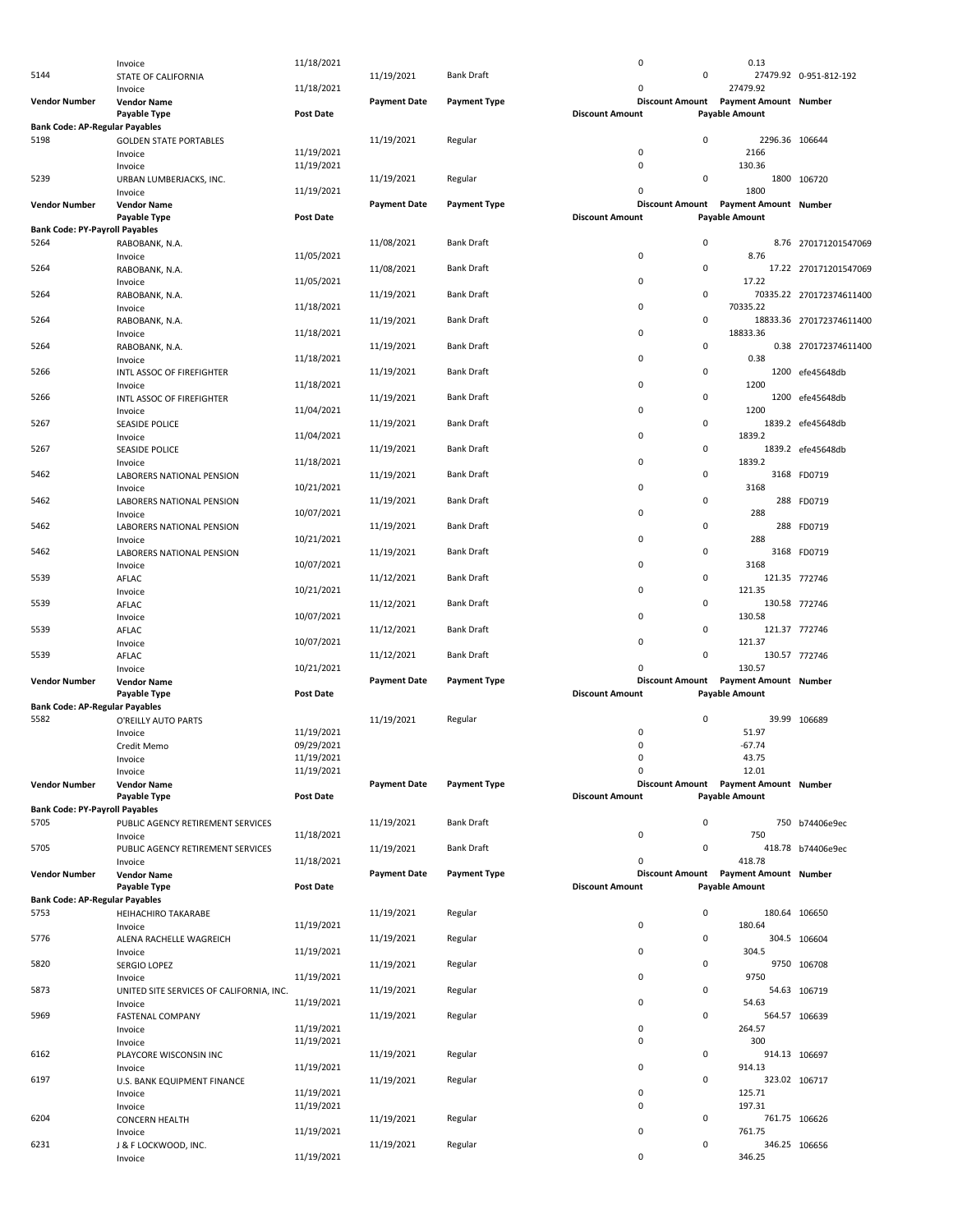| 6237                                          | MARTIN B. FEENEY, PG, CHg                      |                          | 11/19/2021          | Regular             |                        | 0                                     | 8985.88 106667           |                     |
|-----------------------------------------------|------------------------------------------------|--------------------------|---------------------|---------------------|------------------------|---------------------------------------|--------------------------|---------------------|
|                                               | Invoice                                        | 11/19/2021               |                     |                     | $\mathbf 0$            | 0                                     | 8985.88                  |                     |
| 6290                                          | BURKE, WILLIAMS & SORENSEN, LLP<br>Invoice     | 11/19/2021               | 11/19/2021          | Regular             | 0                      |                                       | 1677.5                   | 1677.5 106616       |
| 6306                                          | <b>GAVILAN PEST CONTROL</b>                    |                          | 11/19/2021          | Regular             |                        | 0                                     |                          | 180 106643          |
|                                               | Invoice                                        | 11/19/2021               |                     |                     | $\pmb{0}$              |                                       | 88                       |                     |
|                                               | Invoice                                        | 11/19/2021               |                     |                     | $\pmb{0}$              |                                       | 92                       |                     |
| <b>Vendor Number</b>                          | <b>Vendor Name</b>                             |                          | <b>Payment Date</b> | <b>Payment Type</b> | <b>Discount Amount</b> |                                       | Payment Amount Number    |                     |
| <b>Bank Code: PY-Payroll Payables</b>         | <b>Payable Type</b>                            | Post Date                |                     |                     | <b>Discount Amount</b> | <b>Payable Amount</b>                 |                          |                     |
| 6372                                          | GUARDIAN-ALTERNATE FUNDED                      |                          | 11/08/2021          | <b>Bank Draft</b>   |                        | 0                                     |                          | 11798.62 b024cb6896 |
|                                               | Invoice                                        | 11/08/2021               |                     |                     | $\mathbf 0$            |                                       | 11798.62                 |                     |
| <b>Vendor Number</b>                          | <b>Vendor Name</b>                             |                          | <b>Payment Date</b> | <b>Payment Type</b> |                        | Discount Amount Payment Amount Number |                          |                     |
|                                               | Payable Type                                   | <b>Post Date</b>         |                     |                     | <b>Discount Amount</b> | <b>Payable Amount</b>                 |                          |                     |
| <b>Bank Code: AP-Regular Payables</b><br>6379 |                                                |                          | 11/19/2021          |                     |                        | 0                                     | 5889.07 106666           |                     |
|                                               | MARINA COAST WATER DISTRICT<br>Invoice         | 11/19/2021               |                     | Regular             | $\mathbf 0$            |                                       | 5010.89                  |                     |
|                                               | Invoice                                        | 11/19/2021               |                     |                     | $\pmb{0}$              |                                       | 210.39                   |                     |
|                                               | Invoice                                        | 11/19/2021               |                     |                     | $\mathbf 0$            |                                       | 493.3                    |                     |
|                                               | Invoice                                        | 11/19/2021               |                     |                     | $\pmb{0}$              |                                       | 174.49                   |                     |
| 6477                                          | ROBERT S. JAQUES                               |                          | 11/19/2021          | Regular             | $\pmb{0}$              | 0                                     | 4950                     | 4950 106702         |
| 6553                                          | Invoice<br>COMCAST                             | 11/19/2021               | 11/19/2021          | Regular             |                        | 0                                     |                          | 443.38 106625       |
|                                               | Invoice                                        | 11/19/2021               |                     |                     | $\pmb{0}$              |                                       | 420.88                   |                     |
|                                               | Invoice                                        | 11/19/2021               |                     |                     | $\mathbf 0$            |                                       | 22.5                     |                     |
| 6671                                          | <b>VERIZON WIRELESS</b>                        |                          | 11/19/2021          | Regular             |                        | 0                                     |                          | 207.62 106724       |
|                                               | Invoice                                        | 11/19/2021               |                     |                     | $\mathbf 0$            |                                       | 207.62                   |                     |
| 6671                                          | <b>VERIZON WIRELESS</b>                        | 11/19/2021               | 11/19/2021          | Regular             | $\pmb{0}$              | 0                                     | 3437.87 106725<br>1037.6 |                     |
|                                               | Invoice<br>Invoice                             | 11/19/2021               |                     |                     | $\pmb{0}$              |                                       | 798.21                   |                     |
|                                               | Invoice                                        | 11/19/2021               |                     |                     | $\mathbf 0$            |                                       | 38.01                    |                     |
|                                               | Invoice                                        | 11/19/2021               |                     |                     | $\pmb{0}$              |                                       | 1564.05                  |                     |
| 6691                                          | CALIFORNIA DIESEL COMPLIANCE. INC.             |                          | 11/19/2021          | Regular             |                        | 0                                     |                          | 639 106618          |
|                                               | Invoice                                        | 11/19/2021               |                     |                     | $\pmb{0}$              |                                       | 639                      |                     |
| 6727                                          | DATAPROSE LLC<br>Invoice                       | 11/19/2021               | 11/19/2021          | Regular             | 0                      | 0                                     | 487.88                   | 487.88 106630       |
| 6818                                          | DE LAGE LANDEN                                 |                          | 11/19/2021          | Regular             |                        | 0                                     |                          | 476.52 106631       |
| 6835                                          | Invoice<br>LANGUAGE TESTING INTL., INC         | 11/19/2021               | 11/19/2021          | Regular             | $\mathbf 0$            | 0                                     | 476.52                   | 374 106663          |
|                                               | Invoice                                        | 11/19/2021               |                     |                     | $\mathbf 0$            |                                       | 374                      |                     |
| 6949                                          | WATCHGUARD VIDEO                               |                          | 11/19/2021          | Regular             |                        | 0                                     |                          | 321.78 106730       |
|                                               | Invoice                                        | 11/19/2021               |                     |                     | $\mathbf 0$            |                                       | 321.78                   |                     |
| 7071                                          | AT&T                                           |                          | 11/19/2021          | Regular             | $\mathbf 0$            | 0                                     | 51.52                    | 154.56 106606       |
|                                               | Invoice<br>Invoice                             | 11/19/2021<br>11/19/2021 |                     |                     | $\pmb{0}$              |                                       | 51.52                    |                     |
|                                               | Invoice                                        | 11/19/2021               |                     |                     | $\mathbf 0$            |                                       | 51.52                    |                     |
| <b>Vendor Number</b>                          | <b>Vendor Name</b>                             |                          | <b>Payment Date</b> | <b>Payment Type</b> | <b>Discount Amount</b> |                                       | Payment Amount Number    |                     |
|                                               | Payable Type                                   | Post Date                |                     |                     | <b>Discount Amount</b> | <b>Payable Amount</b>                 |                          |                     |
|                                               |                                                |                          |                     |                     |                        |                                       |                          |                     |
| <b>Bank Code: PY-Payroll Payables</b>         |                                                |                          |                     |                     |                        |                                       |                          |                     |
| 7124                                          | U.S. BANK N.A. - PARS ARS 457 & SRP            |                          | 11/19/2021          | <b>Bank Draft</b>   |                        | 0                                     |                          | 3224.04 9944ebe8e7  |
| 7124                                          | Invoice                                        | 11/18/2021               |                     | <b>Bank Draft</b>   | $\mathbf 0$            | 0                                     | 3224.04                  |                     |
|                                               | U.S. BANK N.A. - PARS ARS 457 & SRP<br>Invoice | 11/04/2021               | 11/19/2021          |                     | 0                      |                                       | 3164.58                  | 3164.58 9944ebe8e7  |
| 7124                                          | U.S. BANK N.A. - PARS ARS 457 & SRP            |                          | 11/19/2021          | <b>Bank Draft</b>   |                        | 0                                     |                          | -4020 9944ebe8e7    |
|                                               | Credit Memo                                    | 11/19/2021               |                     |                     | 0                      |                                       | -4020                    |                     |
| 7124                                          | U.S. BANK N.A. - PARS ARS 457 & SRP            |                          | 11/19/2021          | <b>Bank Draft</b>   |                        | 0                                     |                          | 2603.22 da847a9b75  |
|                                               | Invoice                                        | 11/04/2021               |                     |                     | 0                      |                                       | 2603.22                  |                     |
| 7124                                          | U.S. BANK N.A. - PARS ARS 457 & SRP            | 11/05/2021               | 11/19/2021          | <b>Bank Draft</b>   | 0                      | 0                                     | 44.53                    | 44.53 da847a9b75    |
| 7124                                          | Invoice<br>U.S. BANK N.A. - PARS ARS 457 & SRP |                          | 11/19/2021          | <b>Bank Draft</b>   |                        | 0                                     |                          | 2533.69 da847a9b75  |
|                                               | Invoice                                        | 11/18/2021               |                     |                     | 0                      |                                       | 2533.69                  |                     |
| 7124                                          | U.S. BANK N.A. - PARS ARS 457 & SRP            |                          | 11/19/2021          | <b>Bank Draft</b>   |                        | 0                                     |                          | 43.11 da847a9b75    |
|                                               | Invoice                                        | 11/18/2021               |                     |                     | $\mathbf 0$            |                                       | 43.11                    |                     |
| <b>Vendor Number</b>                          | <b>Vendor Name</b>                             | Post Date                | <b>Payment Date</b> | <b>Payment Type</b> | <b>Discount Amount</b> | Discount Amount Payment Amount Number |                          |                     |
| <b>Bank Code: AP-Regular Payables</b>         | Payable Type                                   |                          |                     |                     |                        | <b>Payable Amount</b>                 |                          |                     |
| 7135                                          | MONTEREY SANITARY SUPPLY, INC.                 |                          | 11/19/2021          | Regular             |                        | 0                                     |                          | 146.85 106686       |
|                                               | Invoice                                        | 11/19/2021               |                     |                     | $\mathsf 0$            |                                       | 146.85                   |                     |
| 7173                                          | Iconix Waterworks (US) Inc.                    |                          | 11/19/2021          | Regular             |                        | 0                                     |                          | 1584.8 106654       |
|                                               | Invoice                                        | 11/19/2021               |                     |                     | 0                      |                                       | 1584.8                   |                     |
| 7324                                          | BEAR ELECTRICAL SOLUTIONS                      | 11/19/2021               | 11/19/2021          | Regular             | $\mathsf 0$            | 0                                     | 6892.5                   | 8847.5 106613       |
|                                               | Invoice<br>Invoice                             | 11/19/2021               |                     |                     | 0                      |                                       | 1785                     |                     |
|                                               | Invoice                                        | 11/19/2021               |                     |                     | $\pmb{0}$              |                                       | 170                      |                     |
| 7505                                          | MONTEREY BAY ANALYTICAL SVCS.                  |                          | 11/19/2021          | Regular             |                        | 0                                     |                          | 735 106675          |
|                                               | Invoice                                        | 11/19/2021               |                     |                     | $\pmb{0}$              |                                       | 657                      |                     |
| 7605                                          | Invoice                                        | 11/19/2021               | 11/19/2021          | Regular             | 0                      | 0                                     | 78                       | 209.11 106647       |
|                                               | GREEN RUBBER-KENNEDY AG LP<br>Invoice          | 11/19/2021               |                     |                     | 0                      |                                       | 209.11                   |                     |
| 7679                                          | USA TOWING INC.                                |                          | 11/19/2021          | Regular             |                        | 0                                     |                          | 200 106722          |
|                                               | Invoice                                        | 11/19/2021               |                     |                     | 0                      |                                       | 200                      |                     |
| 7910                                          | KOFF & ASSOCIATES                              | 11/19/2021               | 11/19/2021          | Regular             | $\mathbf 0$            | 0                                     | 5000                     | 5000 106661         |
| 7924                                          | Invoice<br>ROSA JONG                           |                          | 11/19/2021          | Regular             |                        | 0                                     |                          | 58.8 106703         |
| 7996                                          | Invoice<br><b>CIVICPLUS LLC</b>                | 11/19/2021               | 11/19/2021          | Regular             | 0                      | 0                                     | 58.8                     | 790.08 106622       |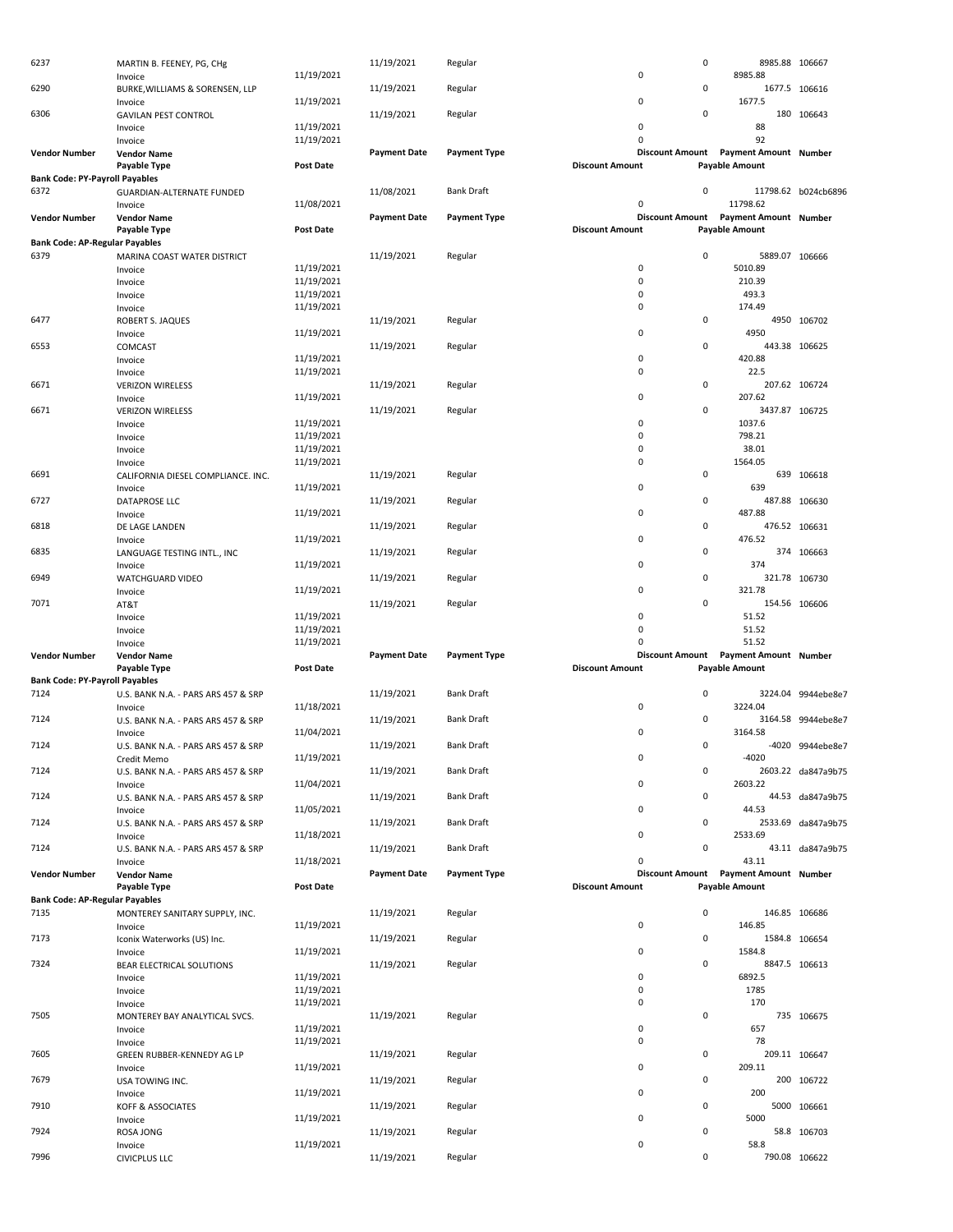|                                       | Invoice                                        | 11/19/2021       |                     |                     | 0                      |             | 790.08                                |                   |
|---------------------------------------|------------------------------------------------|------------------|---------------------|---------------------|------------------------|-------------|---------------------------------------|-------------------|
| 8014                                  | PAXTON ASSOCIATES                              |                  | 11/19/2021          | Regular             |                        | 0           |                                       | 4250 106694       |
|                                       | Invoice                                        | 11/19/2021       |                     |                     | 0                      |             | 4250                                  |                   |
| 8021                                  | SEASIDE CHRYSLER DODGE JEEP RAM                |                  | 11/19/2021          | Regular             |                        | 0           |                                       | 54.73 106705      |
|                                       | Invoice                                        | 11/19/2021       |                     |                     | 0                      |             | 54.73                                 |                   |
| 8129                                  | VORTEX INDUSTRIES, INC.                        |                  | 11/19/2021          | Regular             |                        | 0           | 636.96 106727                         |                   |
|                                       | Invoice                                        | 11/19/2021       |                     |                     | 0                      |             | 636.96                                |                   |
| 8142                                  | US FOODS, INC. SAN FRANCISCO                   |                  | 11/19/2021          | Regular             |                        | 0           | 560.35 106721                         |                   |
|                                       | Invoice                                        | 11/19/2021       |                     |                     | 0                      |             | 560.35                                |                   |
| Vendor Number                         | <b>Vendor Name</b>                             |                  | <b>Payment Date</b> | <b>Payment Type</b> |                        |             | Discount Amount Payment Amount Number |                   |
|                                       | Payable Type                                   | Post Date        |                     |                     | <b>Discount Amount</b> |             | <b>Payable Amount</b>                 |                   |
| <b>Bank Code: PY-Payroll Payables</b> |                                                |                  |                     |                     |                        |             |                                       |                   |
| 8308                                  | AMERICAN FIDELITY ADMINISTRATIVE SERVICES, LLC |                  | 11/19/2021          | <b>Bank Draft</b>   |                        | 0           |                                       | 213.35 98e4b0c9d7 |
|                                       | Invoice                                        | 11/18/2021       |                     |                     | 0                      |             | 213.35                                |                   |
| <b>Vendor Number</b>                  | <b>Vendor Name</b>                             |                  | <b>Payment Date</b> | <b>Payment Type</b> |                        |             | Discount Amount Payment Amount Number |                   |
|                                       | Payable Type                                   | Post Date        |                     |                     | <b>Discount Amount</b> |             | <b>Payable Amount</b>                 |                   |
| <b>Bank Code: AP-Regular Payables</b> |                                                |                  |                     |                     |                        |             |                                       |                   |
| 8332                                  |                                                |                  |                     |                     |                        | 0           |                                       | 223 106655        |
|                                       | <b>IVY SIMPSON</b>                             | 11/19/2021       | 11/19/2021          | Regular             | 0                      |             | 223                                   |                   |
| 8338                                  | Invoice                                        |                  |                     |                     |                        | 0           |                                       | 14.78 106640      |
|                                       | <b>FEDEX</b>                                   | 11/19/2021       | 11/19/2021          | Regular             | 0                      |             | 8.48                                  |                   |
|                                       | Invoice                                        |                  |                     |                     | 0                      |             |                                       |                   |
|                                       | Invoice                                        | 11/19/2021       |                     |                     |                        |             | 6.3                                   |                   |
| 8361                                  | SPEAKWRITE LLC                                 |                  | 11/19/2021          | Regular             | 0                      | 0           | 862.14 106710                         |                   |
|                                       | Invoice                                        | 11/19/2021       |                     |                     |                        |             | 862.14                                |                   |
| 8426                                  | CLIFTONLARSONALLEN LLP                         |                  | 11/19/2021          | Regular             |                        | 0           |                                       | 14100 106623      |
|                                       | Invoice                                        | 11/19/2021       |                     |                     | 0                      |             | 14100                                 |                   |
| 8463                                  | ADVANCE CLEANING 365, INC.                     |                  | 11/19/2021          | Regular             |                        | 0           |                                       | 600 106602        |
|                                       | Invoice                                        | 11/19/2021       |                     |                     | 0                      |             | 600                                   |                   |
| 8512                                  | CALIFORNIA TOWING & TRANSPORT                  |                  | 11/19/2021          | Regular             |                        | 0           |                                       | 1568 106620       |
|                                       | Invoice                                        | 11/19/2021       |                     |                     | 0                      |             | 1568                                  |                   |
| 8525                                  | GOVERNMENTJOBS.COM, INC.                       |                  | 11/19/2021          | Regular             |                        | 0           | 6961.83 106645                        |                   |
|                                       | Invoice                                        | 11/19/2021       |                     |                     | 0                      |             | 6961.83                               |                   |
| 8558                                  | <b>KION</b>                                    |                  | 11/19/2021          | Regular             |                        | 0           |                                       | 3000 106659       |
|                                       | Invoice                                        | 11/19/2021       |                     |                     | 0                      |             | 3000                                  |                   |
| 8791                                  | MONTEREY ONE WATER                             |                  | 11/19/2021          | Regular             |                        | 0           |                                       | 119 106682        |
|                                       | Invoice                                        | 11/19/2021       |                     |                     | 0                      |             | 119                                   |                   |
| 8877                                  | <b>NION</b>                                    |                  | 11/19/2021          | Regular             |                        | 0           |                                       | 120 106687        |
|                                       | Invoice                                        | 11/19/2021       |                     |                     | 0                      |             | 120                                   |                   |
| 8878                                  | KMUV                                           |                  | 11/19/2021          | Regular             |                        | 0           |                                       | 200 106660        |
|                                       | Invoice                                        | 11/19/2021       |                     |                     | 0                      |             | 200                                   |                   |
| 8979                                  | ERROL L. MONTGOMERY & ASSOCIATES, INC.         |                  | 11/19/2021          | Regular             |                        | 0           |                                       | 5190 106638       |
|                                       | Invoice                                        | 11/19/2021       |                     |                     | 0                      |             | 5190                                  |                   |
| 8980                                  | ATHENA OCCMED                                  |                  | 11/19/2021          | Regular             |                        | 0           |                                       | 548 106608        |
|                                       | Invoice                                        | 11/19/2021       |                     |                     | 0                      |             | 548                                   |                   |
| 8995                                  | ABBY BUKOFZER                                  |                  | 11/19/2021          | Regular             |                        | 0           |                                       | 23.8 106600       |
|                                       | Invoice                                        | 11/19/2021       |                     |                     | 0                      |             | 23.8                                  |                   |
| 9027                                  | CALIFORNIA DEPARTMENT OF TAX                   |                  | 11/19/2021          | Regular             |                        | $\mathsf 0$ | 759.36 106617                         |                   |
|                                       | Invoice                                        | 11/19/2021       |                     |                     | 0                      |             | 759.36                                |                   |
| 9028                                  | JOHN M. AUBUCHON                               |                  | 11/19/2021          | Regular             |                        | 0           |                                       | 250 106657        |
|                                       | Invoice                                        | 11/19/2021       |                     |                     | 0                      |             | 250                                   |                   |
| 9247                                  | VERIZON CONNECT NWF INC.                       |                  | 11/19/2021          | Regular             |                        | 0           | 1908.95 106723                        |                   |
|                                       | Invoice                                        | 11/19/2021       |                     |                     | 0                      |             | 1908.95                               |                   |
| 9258                                  | VIA HEART PROJECT                              |                  | 11/19/2021          | Regular             |                        | 0           | 151.43 106726                         |                   |
|                                       | Invoice                                        | 11/19/2021       |                     |                     | 0                      |             | 151.43                                |                   |
| 9281                                  | THOMAS BARRERA                                 |                  | 11/19/2021          | Regular             |                        | 0           | 239.58 106715                         |                   |
|                                       | Invoice                                        | 11/19/2021       |                     |                     | 0                      |             | 239.58                                |                   |
| 9299                                  | LEGAL NOTIFICATION SERVICES, INC.              |                  | 11/19/2021          | Regular             |                        | 0           | 1713.6 106665                         |                   |
|                                       | Invoice                                        | 11/19/2021       |                     |                     | 0                      |             | 1713.6                                |                   |
| 9342                                  | CALIFORNIA MUNICIPAL STATISTICS, INC.          |                  | 11/19/2021          | Regular             |                        | 0           |                                       | 500 106619        |
|                                       | Invoice                                        | 11/19/2021       |                     |                     | 0                      |             | 500                                   |                   |
| <b>Vendor Number</b>                  | <b>Vendor Name</b>                             |                  | <b>Payment Date</b> | <b>Payment Type</b> |                        |             | Discount Amount Payment Amount Number |                   |
|                                       | Payable Type                                   | <b>Post Date</b> |                     |                     | <b>Discount Amount</b> |             | <b>Payable Amount</b>                 |                   |
| 9385                                  | PREMIER AUTOMOTIVE OF SEASIDE, LLC             |                  | 11/19/2021          | Regular             |                        | $\mathbf 0$ | 246.18 106698                         |                   |
|                                       | Invoice                                        | 11/19/2021       |                     |                     | $\mathbf 0$            |             | 185                                   |                   |
|                                       | Invoice                                        | 11/19/2021       |                     |                     | 0                      |             | 61.18                                 |                   |
| 9461                                  | 7 TILTHOUSE LLC                                |                  | 11/09/2021          | Regular             |                        | 0           |                                       | 15008 106593      |
|                                       | Invoice                                        | 03/17/2021       |                     |                     | 0                      |             | 15008                                 |                   |
| 9461                                  |                                                |                  | 11/09/2021          | Regular             |                        | 0           |                                       | 16002 106594      |
|                                       | 7 TILTHOUSE LLC                                | 04/06/2021       |                     |                     | 0                      |             | 16002                                 |                   |
| 9461                                  | Invoice                                        |                  | 11/09/2021          |                     |                        | 0           |                                       | 14416 106595      |
|                                       | 7 TILTHOUSE LLC                                | 03/08/2021       |                     | Regular             | 0                      |             | 14416                                 |                   |
| 9461                                  | Invoice                                        |                  |                     |                     |                        | 0           |                                       | 15500 106596      |
|                                       | 7 TILTHOUSE LLC                                |                  | 11/09/2021          | Regular             | 0                      |             | 15500                                 |                   |
|                                       | Invoice                                        | 03/29/2021       |                     |                     |                        |             |                                       |                   |
| 9461                                  | 7 TILTHOUSE LLC                                |                  | 11/09/2021          | Regular             |                        | 0           |                                       | 16160 106597      |
|                                       | Invoice                                        | 04/06/2021       |                     |                     | 0                      |             | 16160                                 |                   |
| 9510                                  | OLYMPUS AND ASSOCIATES, INC.                   |                  | 11/19/2021          | Regular             |                        | 0           | 115232.16 106688                      |                   |
|                                       | Invoice                                        | 11/19/2021       |                     |                     | 0                      |             | 115232.16                             |                   |
| 9516                                  | HUNTINGTON PUBLIC CAPITAL CORP.                |                  | 11/19/2021          | Regular             |                        | 0           | 10677.08 106653                       |                   |
|                                       | Invoice                                        | 11/19/2021       |                     |                     | 0                      |             | 10677.08                              |                   |
| 9524                                  | BAY VIEW COMMUNITY DE LLC                      |                  | 11/19/2021          | Regular             |                        | 0           | 10212.95 106612                       |                   |
|                                       | Invoice                                        | 11/19/2021       |                     |                     | 0                      |             | 10212.95                              |                   |
| 9527                                  | MONTEREY BAY MILITARY HOUSING LLC              |                  | 11/19/2021          | Regular             |                        | 0           | 12152.5 106677                        |                   |
|                                       | Invoice                                        | 11/19/2021       |                     |                     | 0                      |             | 4750                                  |                   |
|                                       | Invoice                                        | 11/19/2021       |                     |                     | 0                      |             | 7402.5                                |                   |
| 9533                                  | BAKER MANOCK & JENSEN, PC                      |                  | 11/19/2021          | Regular             |                        | 0           |                                       | 570 106610        |
|                                       | Invoice                                        | 11/19/2021       |                     |                     | 0                      |             | 570                                   |                   |